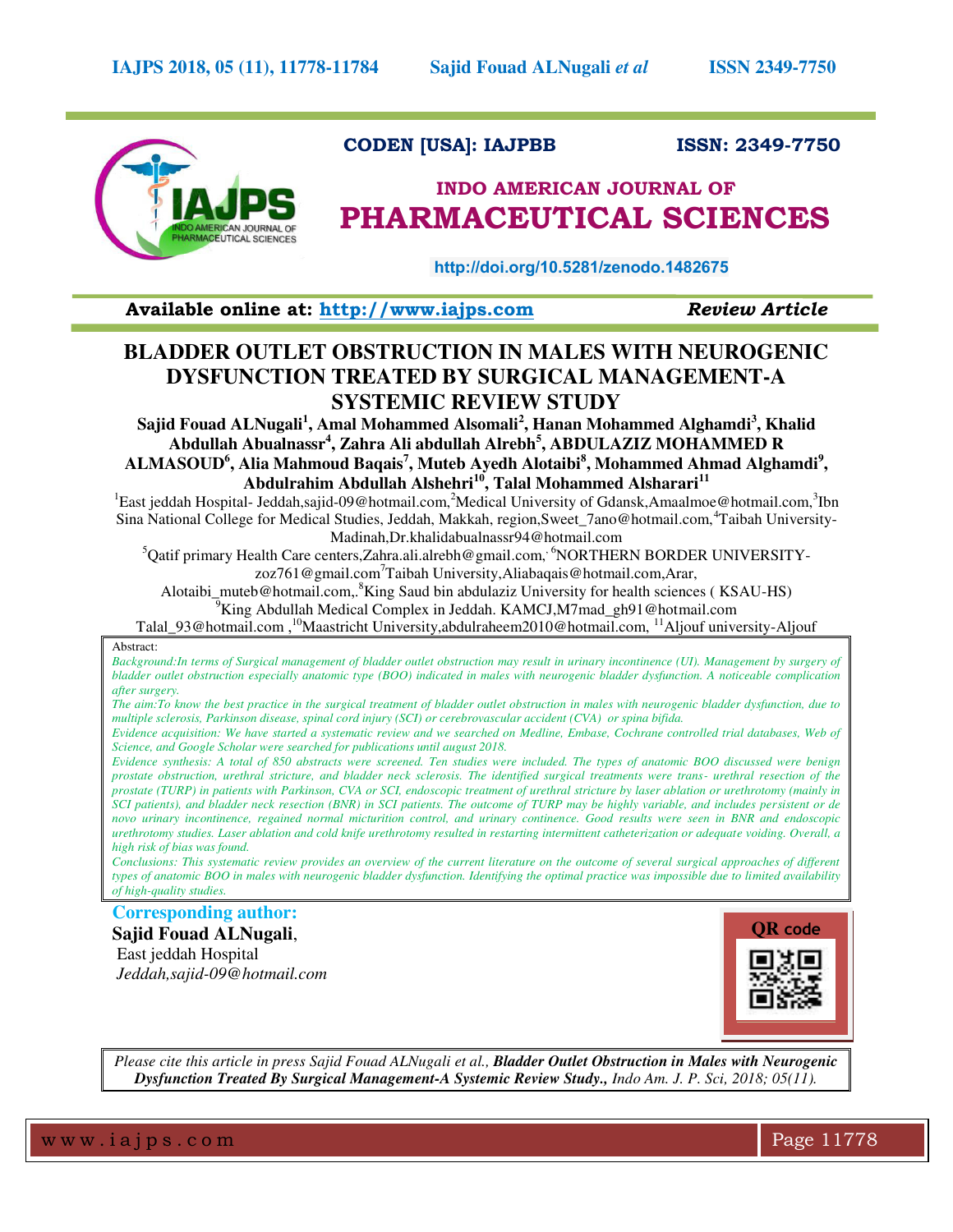#### **INTRODUCTION:**

Symptoms of lower urinary tract (LUT) dysfunction in patients with neurological disease have an effect on the quality of life [1]. The type of the neurological disease and the location of the lesion determine the pattern of the neurogenic bladder dysfunction, which can be shown in various urological symptoms [1,2]. Symptoms in the absence of infection or obvious pathology other than possible causes of outlet obstruction are suggestive for bladder outlet obstruction (BOO) [3]. Detrusor-sphincter dyssynergia is the most common form of BOO in people with a neurogenic bladder dysfunction [4]. However, BOO can also have an anatomic cause, such as benign prostatic hyperplasia (BPH) or urethral stricture. Surgical management of anatomic BOO may result in urinary incontinence (UI). Owing to the effects of neurological pathology on the LUT function, the surgical outcome in the treatment of anatomic BOO is expected to differ from that in the non- neurogenic population.

A feared complication in patients treated with intermittent catheterization (IC) is a urethral stricture due to repeated urethral trauma. IC is the gold standard for the management of neurogenic LUT dysfunction [2,5]. Benign prostatic obstruction due to BPH is a relatively common disease in older men. Fifty percent of the male population between 51 and 60 yr of age has LUT symptoms (LUTS) due to BPH [6]. Since male patients with a neurogenic bladder dysfunction can have an age of >50 yr and be at a risk of urethral strictures, treatment for BPH or urethral stricture could be necessary. Surgical interventions for anatomical BOO are transurethral resection of the prostate (TURP), open prostatectomy, bladder neck resection (BNR), endoscopic urethrotomy, and urethroplasty.

This systematic review focused on the surgical management of an anatomic BOO in males with a neurogenic bladder dysfunction due to multiple sclerosis (MS), Parkinson disease, spinal cord injury (SCI), spina bifida, or stroke/ cerebrovascular accident (CVA) in order to identify the optimal practice.

#### **Evidence acquisition**

#### Study registration

This systematic review was conducted according to the Cochrane Handbook for Systematic Reviews of Interventions [7] and the Preferred Reporting Items<br>for Systematic Reviews and Meta-analyses for Systematic Reviews and Meta-analyses (PRISMA) statement [8]. The study proto- col was registered on PROSPERO.

#### **2.2. Literature search**

The citation sources Web of Science and Google Scholar and the Medline, Embase, and Cochrane controlled trial databases were searched for all relevant publications until august 2018. No date restrictions were applied. Duplicates were removed. The reference list of the relevant reviews was searched for relevant articles. The complete search string is shown in the Supplementary material.

#### **2.3. Eligibility criteria**

All publications on surgical treatment of anatomic BOO caused by BPH, urethral stricture, or bladder neck sclerosis in male patients aged >18 yr and neurogenic bladder dysfunction due to MS, Parkinson disease, SCI, spina bifida, or stroke/CVA were eligible for full-text retrieval. The different types of interventions were TURP, open prostatectomy, endoscopic urethrotomy, urethroplasty, BNR, or any other surgical treatment for anatomic BOO. This review did not address surgical treatment of functional BOO due to neurogenic bladder dysfunction. Cancer was an exclusion criterion. Case reports with <10 adult neuro- urological (NU) patients, non-English text articles, conference abstracts, and reviews were excluded. The study population of all studies had to treat >90% adult NU patients, or the results for adult NU patients were separately reported.

#### **2.4. Selection of studies**

Two reviewers (T.N. and J.G.) independently screened the titles and abstracts in Endnote (EndNote X7; Thomson Reuters, Philadelphia, PA, USA). The same reviewers using a standardized screening form independently screened the full text of all potentially eligible publications. A third reviewer (B.B.) resolved any disagreements between the two reviewers.

#### **2.5. Data extraction**

The predefined data were independently extracted from the included full-text publications by two reviewers (J.G. and T.N.) using a standardized form. Any disagreements were resolved by the third reviewer (B.B.). General characteristics of the studies and study populations included the type of study, country, number of patients, age, neurological disease, type of anatomic BOO, type of intervention, and type of outcome measures.

2.6. Outcome measures

The measures of the outcome of the intervention were divided into primary and secondary outcomes.

### Primary outcomes:

1. Degree of UI (pad use)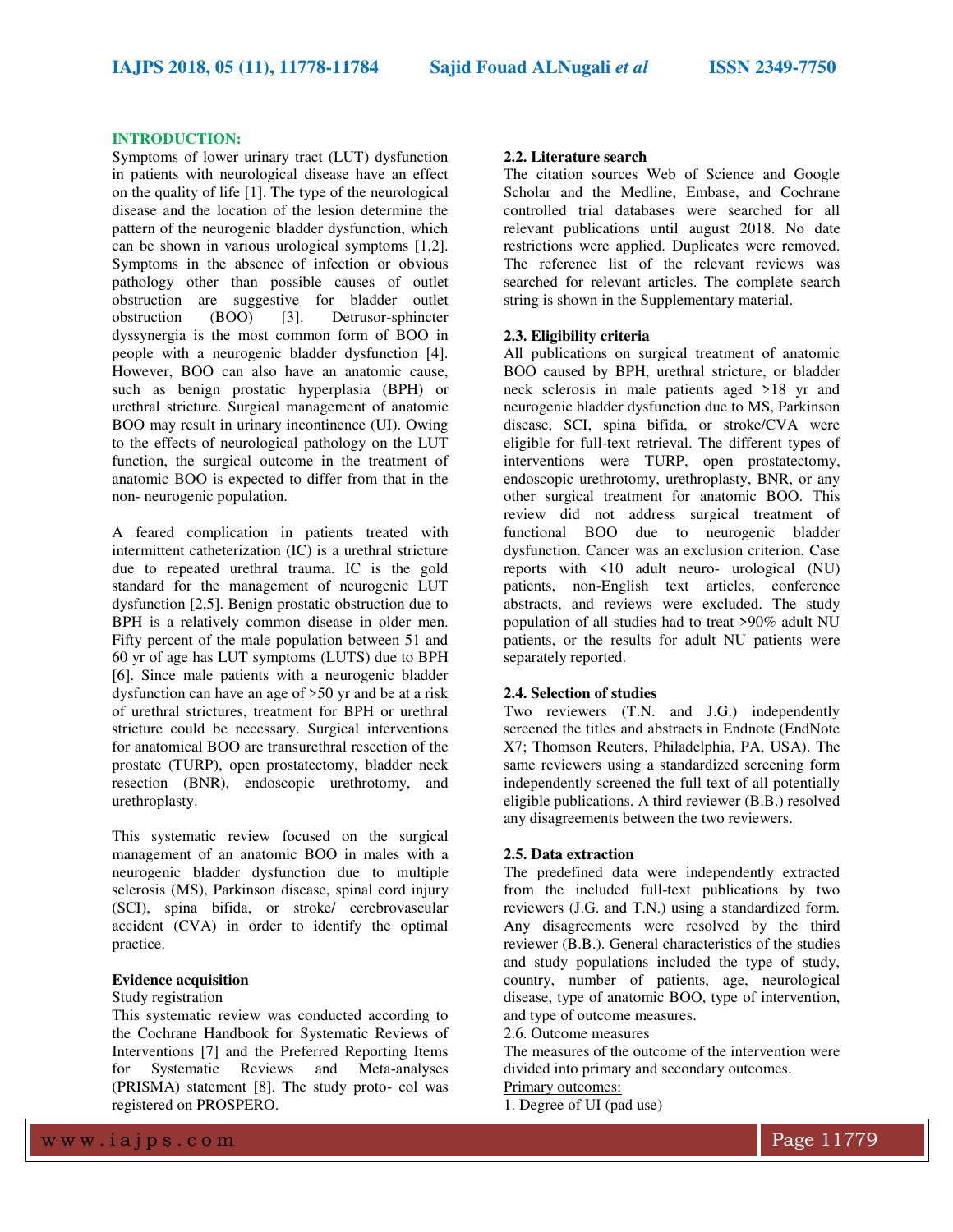2. Results of invasive and noninvasive urodynamic measurements

Secondary outcomes:

- 1. Quality of life
- 2. Adverse effects after treatment
- 3. Surgical outcome measures
- 4. Renal function
- 5. Socioeconomic measures

6. Other outcomes: non-prespecified outcomes important when performing the review

#### **2.7. Subgroup analyses**

The predefined subgroups were type of anatomic BOO, type of intervention, and underlying NU pathology. Risk of bias assessment.

The Cochrane Risk of bias Assessment Tool [7] together with an assessment of the main confounders following recommendations of the Cochrane handbook for nonrandomized comparative studies [9] were used to perform a risk of bias analysis for included nonrandomized comparative studies. We developed a list of main confounders. The identified confounders were age, underlying NU pathology, previous treatments for anatomic BOO, and previous surgeries of the LUT. During data extraction, the identified confounders were analyzed in the studies. Confounding bias was classified as "high" if the confounder was unadjusted during analysis, imbalanced between the groups, or not considered or described. To determine the risk of bias for noncomparative studies, the availability of a priori protocol, selective outcome reporting (reporting bias), and incomplete data outcome (attrition bias) was assessed. Review Manager (RevMan) version 5.3 (The Nordic Cochrane Centre, The Cochrane Collaboration, Copenhagen, 2014) was used to compute the risk of bias.

#### **3.1.Evidence synthesis**

Search results

The PRISMA flow diagram evaluated the results of literature search and study selection. The initial literature search resulted in 850 abstracts. After reviewing 84 full-text articles, ten studies were included [10–17].

#### **3.2.1. Characteristics of included studies**

Design of studies

The descriptives of the included studies they were all retrospective and published between 1972 and 2018. The design of two studies was comparative, and the other six studies were single-arm studies. A total of 310 NU patients with an anatomic BOO were included in the studies, and 251 of them underwent a surgical treatment for anatomic BOO. All study

participants were included consecutively. 3.2.2. Underlying neurological disease of the 333 included patients, neurogenic bladder dysfunction was due to SCI in 201 men [11,12,14,16], Parkinson disease in 73 men [10,17], CVA in 53 men [13,15], spina bifida in four men [12], and MS in two men [12].

#### **3.3. Identified treatment**

The interventions reported in the included studies were TURP, endoscopic urethrotomy, BNR, urethroplasty, and meatotomy. One single treatment was applied in six studies. More than one treatment modality was applied in two studies. However, in these studies, urethroplasty and meatotomy were performed in <10 cases, and the results will therefore not be discussed here [11,16]. Most of the studies reported the results of a surgical treatment in one hospital. One study reported the results of eight institutions [13]. In the studies of Perkash [14] and Roth et al [10], one surgeon performed the interventions. The number of surgeons in the other studies was unclear.

#### **3.3.1. Transurethral resection of the prostate**

In five studies, results of TURP in men with BPH were described.

Roth et al [10] reported the outcome in 23 patients with Parkinson disease. All patients had refractory LUTS despite alpha blockers for !2 mo. The median age was 73 yr, and the median time since Parkinson disease was diagnosed 3 yr at the moment of TURP. Han et al [13] evaluated which factors were associated with continued use of LUTS/BPH medication after TURP in 372 patients, including 31 with CVA.

Elsaesser and Stoephasius [16] described 46 SCI patients with anatomic BOO. This was due to BPH in 21 patients, who underwent a TURP. The time between the SCI and the TURP varied from 4 months to 15 yr.

Moisey and Rees [15] described the results of a TURP in 22 men with a history of CVA, including two who also had Parkinson disease. Age ranged from 58 to 93 yr.

Staskin et al [17] performed a TURP in 36 Parkinson patients. Comparing this group with 14 unobstructed patients, risk factors for post-TURP incontinence were considered.

**3.3.2. Endoscopic treatment of urethral strictures**  Endoscopic treatment of urethra strictures was reported in three studies. The underlying neurological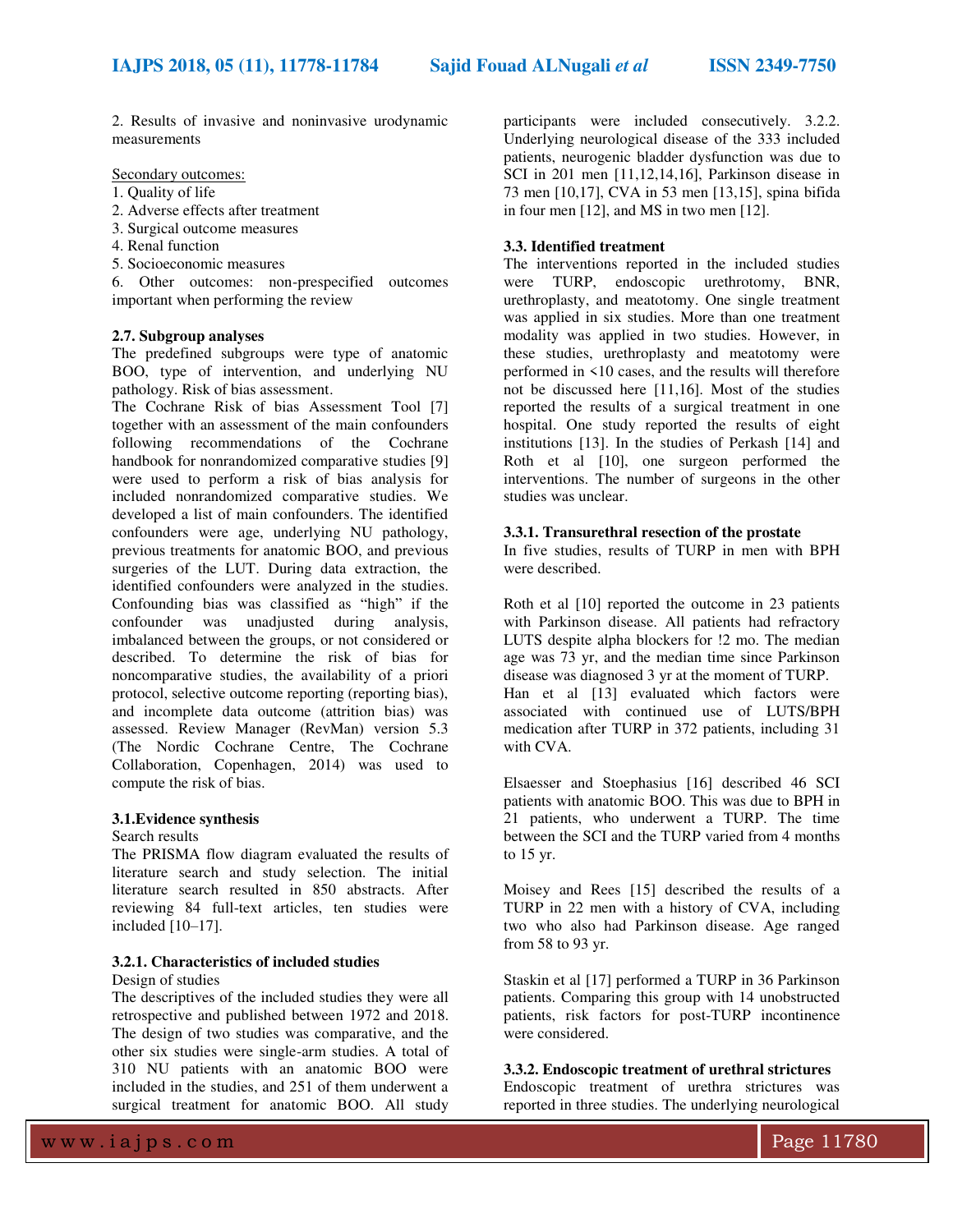disease was SCI in almost all men.

In the study of Cornejo-Dávila et al [11], an endoscopic internal urethrotomy was performed in 12 SCI patients who mentioned any difficulty in IC and had a urethroscopically confirmed bulbar urethral stricture of 10 mm. A single cut at 12 o'clock with a conventional straight blade was per- formed. Two weeks after the procedure, the 16-Fr silicone Foley catheter was removed and IC with the same intervals was resumed.

Krebs et al [12] identified 105 men who used IC for bladder evacuation and had urethral strictures. This group included 99 SCI patients, four patients with spina bifida, and two patients with MS. An endoscopic internal urethrotomy was performed if there were intractable difficulties with IC with an increased risk of urinary retention as a result of impaired catheter passage through the urethra and a con- firmed urethral stricture by a retrograde urethrography. This was the case in 38 men, in whom the underlying neurological disease was not further specified. A cold knife incised the stricture at 12 o'clock. If there was no bleeding, the catheter was removed after 24 h.

Perkash [14] performed endoscopic neodymium:YAG contact laser urethrotomy in 42 SCI patients with strictures approximately 1–4 cm (<2 cm in 39 patients). The stricture was identified through a 23F cystoscope, and a guide wire was passed through the stricture. A contact laser chisel probe, 2.5 or 3.5 mm, screwed at the end of a semirigid fiber was used for endoscopic laser ablation. To achieve complete ablation, the fibrous tissue was vaporized circumferentially. The catheter was removed the next day.

#### **3.3.3. Bladder neck resection**

Fourteen BNRs in SCI patients were described in the study of Elsaesser and Stoephasius [16]. When an optically prominent obstruction in the bladder neck was revealed by a cystoscopy, the sclerotic ring was resected between 3 and 9 o'clock or full circle.

#### **3.4. Results on outcome**

None of the studies measured the pad use to obtain an estimate of UI severity, and none of the studies reported on renal function. We added two nonprespecified outcome measures: "recurrences of anatomic BOO" and "definition of success of intervention used by the study."

#### **3.4.1. Primary outcome of TURP**

Two Parkinson patients with overflow UI became

dry, and UI persisted in the cases with urge UI [17]. Most of the patients (5/6) with abnormal sphincter control in preoperative urodynamic study became incontinent after TURP. Just one out of 24 patients who had normal sphincter control became incontinent [17]. De novo UI after TURP was reported in patients with Parkinson [17] in contrast to the study of Roth et al [10]. In this study, UI was resolved or improved or persisted after TURP, and de novo UI was not seen [10].

Moisey and Rees [15] observed a regained normal micturition control in 16 (73%) out of 22 CVA patients. Han et al [13] (CVA patients) and Elsaesser and Stoephasius [16] (SCI patients) did not report the outcome on continence. The latter authors considered the outcome of TURP good or improved in 16 out of 21 patients, with postvoided residues of <100 or <200 ml, respectively [16]. No urodynamic data for CVA patients were provided [13,15].

#### **3.4.2. Primary outcome of endoscopic treatment of urethral strictures**

UI was not observed in the three studies [11,12,14]. Cornejo Dávila et al [11] and Krebs et al [12] mentioned that IC was restarted in all patients after endoscopic urethrotomy. The study population of Krebs et al [12] needed one to five procedures. The possibility of adequate voiding after laser ablation was seen in 39 of 42 patients (93%). The pre- or postoperative way of bladder empting (IC or spontaneous voiding) was not reported [14].

#### **3.4.3. Primary outcome of BNR**

A postvoid residue of <100 ml could be obtained in 11/14 SCI patients after one or more procedures, while the procedure failed completely in three patients [16].

#### **3.5. Subgroup analyses**

A subgroup analysis was not possible to perform or contributive. The studies included a small number of patients with different types of anatomic BOO, intervention, and underlying NU pathology. 3.6. Risk of bias assessment

The risk of bias assessed by the Cochrane Risk of Bias Assessment Tool and confounding factors was classified high for the two comparative studies. The included studies were assessed as having a high or unclear risk of bias.

#### **DISCUSSION:**

#### **3.7.1. Principal findings**

To our knowledge, this is the first review with the focus on surgical management of anatomic BOO in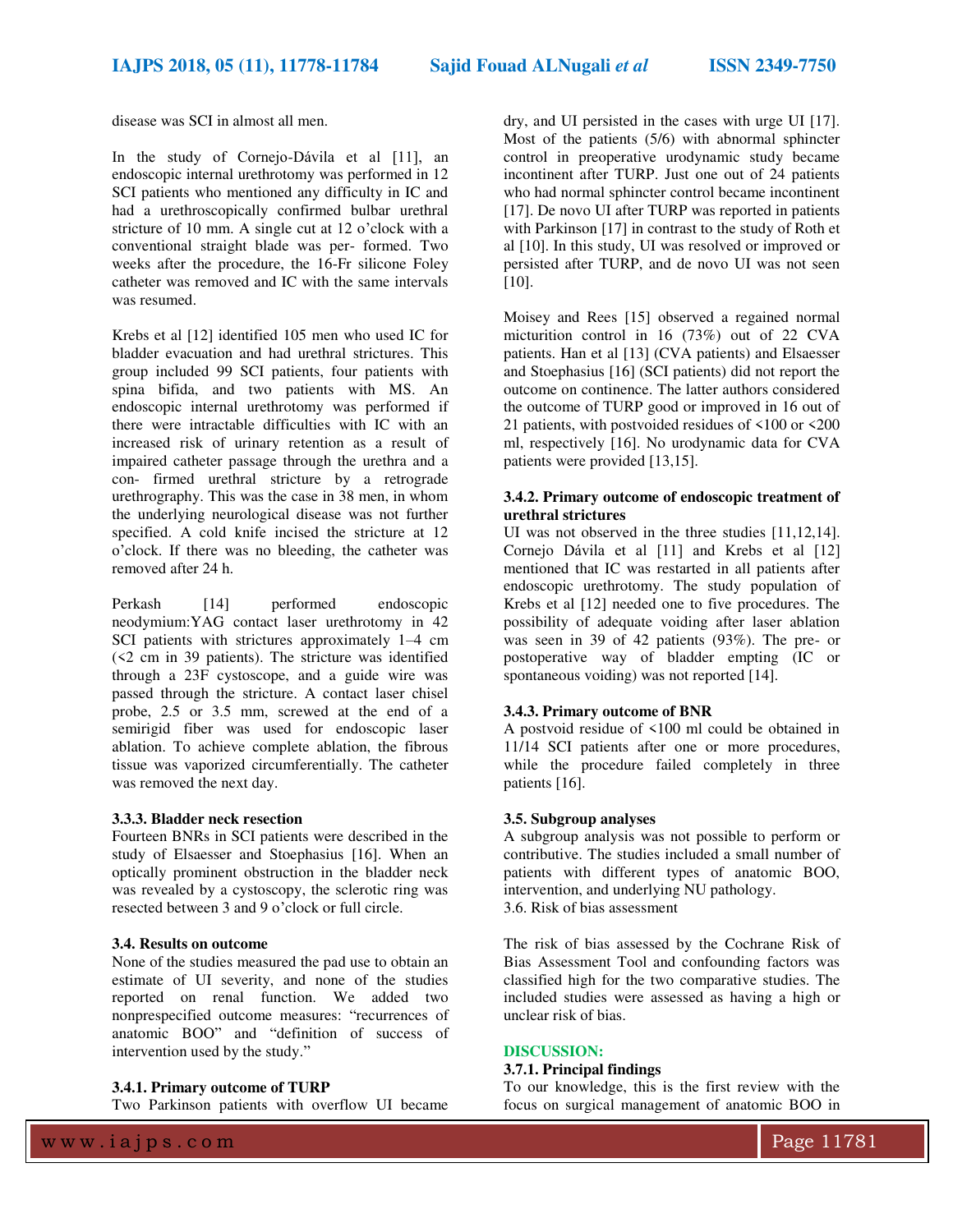NU patients. The identified surgical treatments were TURP in patients with Parkinson, CVA or SCI, endoscopic treatment of urethral stricture by laser ablation or urethrotomy (mainly in SCI patients), and BNR in SCI patients. The results of TURP in the different types of NU patients varied. De novo UI after TURP in Parkinson patients ranged from 0% to 20% [10,17]. Bladder function had improved after TURP in 76% of SCI patients, defined as postvoiding residue <200ml [16]. In CVA patients, poorer results on bladder function were seen in case of more severe neurological impairment [15]. Addition- ally, CVA appeared to be a risk factor for persistent voiding dysfunction and continued medical therapy after TURP [13]. Good results were seen in BNR and endoscopic urethrotomy studies in SCI patients. Both laser ablation and cold knife urethrotomy resulted in restarting IC or adequate voiding. However, studies with a follow-up of  $>1$  yr showed that one or more reinterventions due to recurrence were sometimes necessary [12,14].

#### **3.7.2. Interpretations of findings**

First of all, our interpretations are based on a limited number of included studies with low level of evidence. The surgical outcome of TURP in NU patients may be highly variable and includes persistent or de novo UI, regained normal micturition control, and urinary continence. A urodynamic study could have a predictive value. Staskin et al [17] described an association between postoperative continence and the degree of voluntary sphincter control in Parkinson patients. In NU patients, an invasive urodynamic study is necessary to determine the exact type of neurogenic LUT dysfunction, recommended by the European Association of Urology guidelines [2,5]. A recent systematic review and meta-analysis reported a significant association between preoperative urodynamically proven BOO and better surgical outcome after TURP [18]. However, this was not specified for NU patients. If a urodynamic study is of value in non-NU patients, it will definitely be important for NU patients in order to distinguish a functional BOO from an anatomic BOO.

IC is part of regular treatment of NU patients who cannot effectively empty their bladders. It may however cause a urethral stricture, which in turn may necessitate a surgical intervention. The presentation and management of a urethral stricture is less uncertain in comparison with BPH in NU patients. The presence of a urethral stricture should be assessed when inability or difficulty with IC occurs. Repeated urethral dilation or endoscopic urethrotomy or urethroplasty are possible initial treatments,

especially for short bulbar strictures, according to the American Urological Association guidelines [19]. Repeated urethral dilatation and endoscopic urethrotomy (cold knife or laser incision) have similar outcomes. Better outcome but higher morbidity is seen in urethroplasty [19]. Nonetheless, in patients who are not candidates for urethroplasty, endoscopic urethrotomy should be followed by at least 4 months of IC to maintain urethral patency and reduce the recurrence rate [19]. Most of the NU patients already perform IC.

Endoscopic reinterventions in the included studies were all successful [12,14]. The American Urological Association guideline recommends a urethroplasty when a urethral stricture treated with urethrotomy recurs [19]. This recommendation is based on a retrospective study without NU patients, which showed an association between repeat transurethral manipulation of urethral strictures and increased complexity of the stricture, complicating definitive urethroplasty [20]. To our knowledge, no study discussing the results of urethroplasty after a recurrent urethral stricture of an endoscopic treatment in NU patients is available. In contrast to non-NU patients, even though the risk of strictures remains, IC is necessary in the management of neurogenic LUT dysfunction and will be continued after either urethrotomy or urethroplasty.

Good results of BNR were seen in 11/14 SCI patients with a cystoscopically observed sclerotic ring [16]. In two men, successful outcome was obtained only after a transurethral external sphincterotomy after two failed BNRs. This may indicate that a cystoscopy insufficiently discriminates between anatomic and functional BOO.

#### **3.7.3. Implication for research and clinical practice**

The available data, presented here, are insufficient to deter- mine the optimal practice in the surgical treatment of anatomic BOO in NU patients. A urodynamic study should not lack in the work-up of BOO in NU patients. In patients with inability or difficulty with IC, the presence of a urethral stricture should first be assessed. Implications of neurological bladder dysfunction on the surgical outcome of anatomic BOO cannot be determined in our review. Future studies should compare different surgical and medical therapies of benign prostatic obstruction in NU patients and focus on possible predictors of the outcome, especially concerning UI. In addition, optimal treatment of urethral strictures has yet to be determined.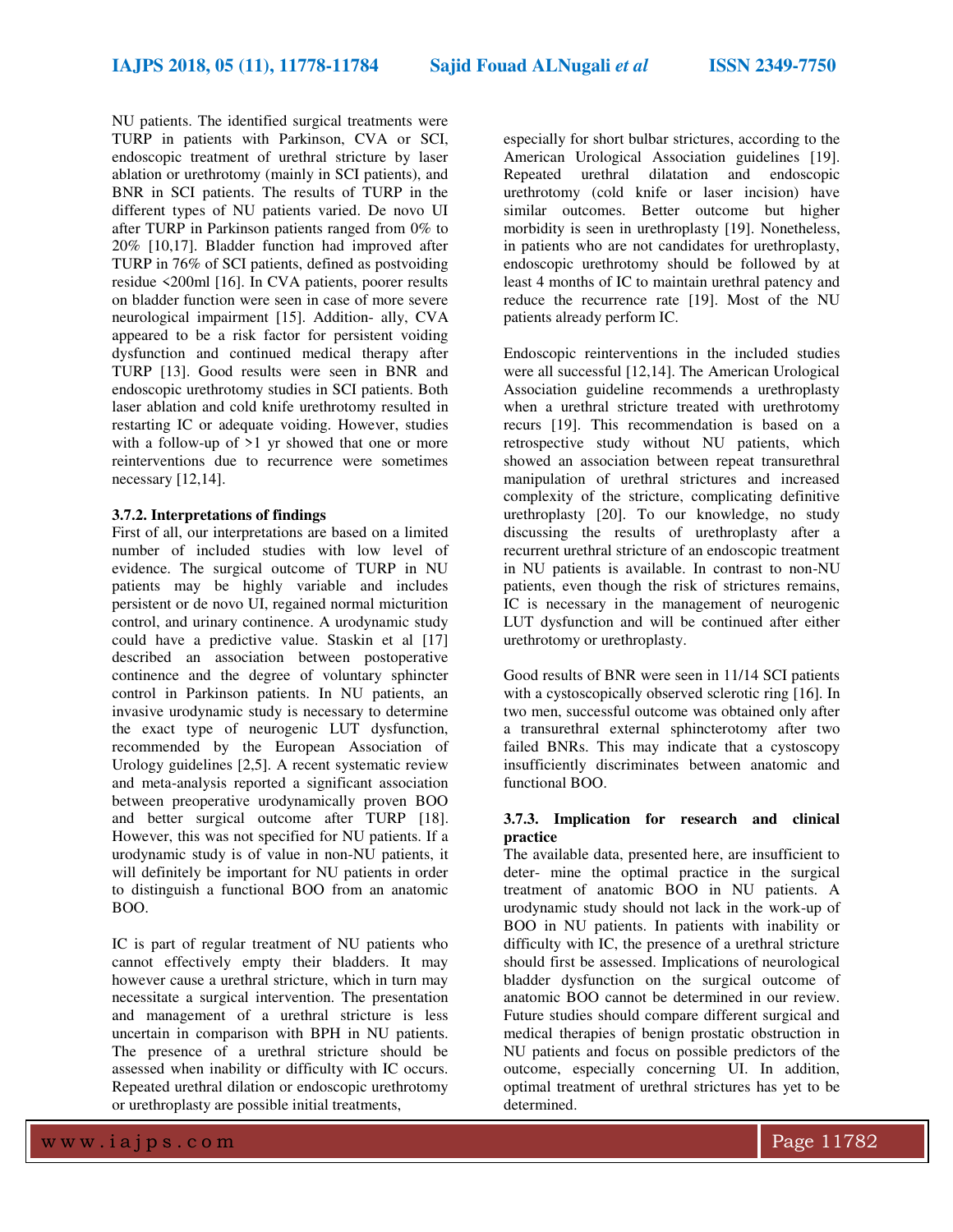#### **3.7.4. STRENGTHS AND LIMITATIONS**

Our study gives an overview of the current literature on surgical treatment of anatomic BOO in NU patients. Despite the use of strict guidelines when conducting this systematic review, several limitations should be addressed. First, all included studies were retrospective and had poor scientific quality. Second, the limited number of included studies, and the small number and heterogeneity of the patients between and in the studies made a subgroup analysis impossible. None of the studies compared interventions in the management of the same type of anatomic BOO. Finally, different terminologies and parameters of outcome were used. A recently published systematic review found considerable heterogeneity in outcome parameters to report of surgical interventions in NU patients [21]. To improve the quality of studies and draw meaningful con- clusions, standardized terminologies and definitions of out- come in accordance with the International Continence Society should be used [3,22].

#### **4. CONCLUSIONS**

The ten included studies, with relatively poor scientific quality, demonstrated outcomes of various surgical approaches in different types of anatomic BOO and in heterogeneous NU study populations. Therefore, identifying the optimal practice in surgical treatment of these NU patients was not possible in this review with limited availability of eligible studies. However, our study provides an overview of the current literature on the surgical treatments. Future studies in NU patients with anatomic BOO should focus on the outcome of the surgical intervention for continence and preoperative noninvasive and invasive urodynamic measurements. Furthermore, standardized terminologies and definitions of outcomes should be used.

#### **REFERENCES:**

- 1. Panicker JN, Fowler CJ, Kessler TM. Lower urinary tract dysfunction in the neurological patient: clinical assessment and management. Lancet Neurol 2015;14:720–32.
- 2. Groen J, Pannek J, Castro Diaz D, et al. Summary of European Association of Urology (EAU) guidelines on neuro-urology. Eur Urol 2016;69:324–33.
- 3. Abrams P, Cardozo L, Fall M, et al. The standardisation of terminol- ogy in lower urinary tract function: report from the standardisation sub-committee of the International Continence Society. Urology 2003;61:37–49.
- 4. Utomo E, Groen J, Blok BF. Surgical management of functional bladder outlet obstruction in adults

with neurogenic bladder dys- function. Cochrane Database Syst Rev 2014;5:CD004927.

5.StohrerM,BlokB,Castro-

DiazD,etal.EAUguidelinesonneurogenic lower urinary tract dysfunction. Eur Urol 2009;56:81– 8.

- 6. Berry SJ, Coffey DS, Walsh PC, Ewing LL. The development of human benign prostatic hyperplasia with age. J Urol 1984;132:474–9.
- 7.Higgins JPT, Green S, editors. Cochrane handbook for systematic reviews of interventions. Version 510. The Cochrane Collaboration, 2011. www.cochrane-handbook.org.
- 8.Moher D, Liberati A, Tetzlaff J, Altman DG, Group P. Preferred reporting items for systematic reviews and meta-analyses: the PRISMA statement. Open Med 2009;3:e123–30.
- 9. Higgins JP, Altman DG, Gotzsche PC, et al. The Cochrane Collabora- tion's tool for assessing risk<br>of bias in randomised trials. of bias in randomised BMJ2011;343:d5928.
- 10. Roth B, Studer UE, Fowler CJ, Kessler TM. Benign prostatic obstruc- tion and Parkinson's disease—should transurethral resection of the prostate be avoided? J Urol 2009;181:2209–13.
- 11. Cornejo-Dávila V, Durán-Ortiz S, Pacheco-Gahbler C. Incidence of urethral stricture in patients with spinal cord injury treated with clean intermittent self-catheterization. Urology 2017;99:260–4.
- 12.Krebs J, Wöllner J, Pannek J. Urethral strictures in men with neurogenic lower urinary tract dysfunction using intermittent catheterization for bladder evacuation. Spinal Cord 2015;53:310–3.
- 13. Han HH, Ko WJ, Yoo TK, et al. Factors associated with continuing medical therapy after transurethral resection of prostate. Urology2014;84:675–80.
- 14. Perkash I. Ablation of urethral strictures using contact chisel crystal firing neodymium:YAG laser. J Urol 1997;157:809–13.
- 15.MoiseyCU,ReesRWM.Resultsoftransurethralresec tionofprostate in patients with cerebrovascular disease. Br J Urol 1978;50:539–41.
- 16. Elsaesser E, Stoephasius E. Urological operations for improvement of bladder voiding in paraplegic patients. Paraplegia 1972;10:68–77.
- 17. Staskin DS, Vardi Y, Siroky MB. Postprostatectomy continence in the Parkinsonian patient: the significance of poor voluntary sphinc- ter control. J Urol 1988;140:117–8.
- 18. Kim M, Jeong CW, Oh SJ. Diagnostic value of urodynamic bladder outlet obstruction to select patients for transurethral surgery of the prostate: systematic review and meta-analysis. PLoS One 2017;12: e0172590.